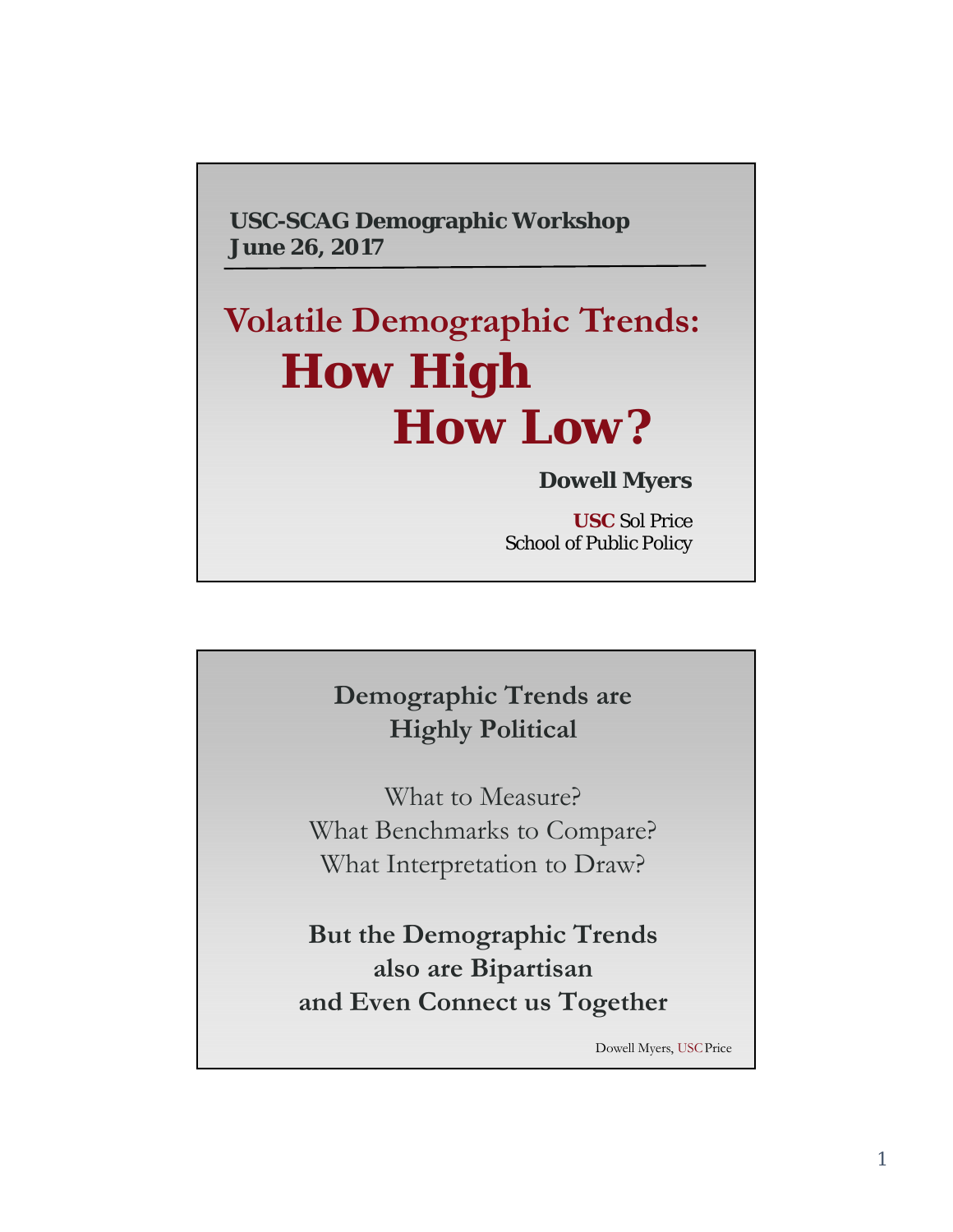## **Why are Demographic Trends Being Recognized as so Important?**

1. Future consumers, workers, transportation users, housing occupants, and tax payers

2. Differences and disparities (*critical view on trends*)

3. Social assets, connections and mutual benefits (*pro-social view on trends*)

Dowell Myers, USCPrice

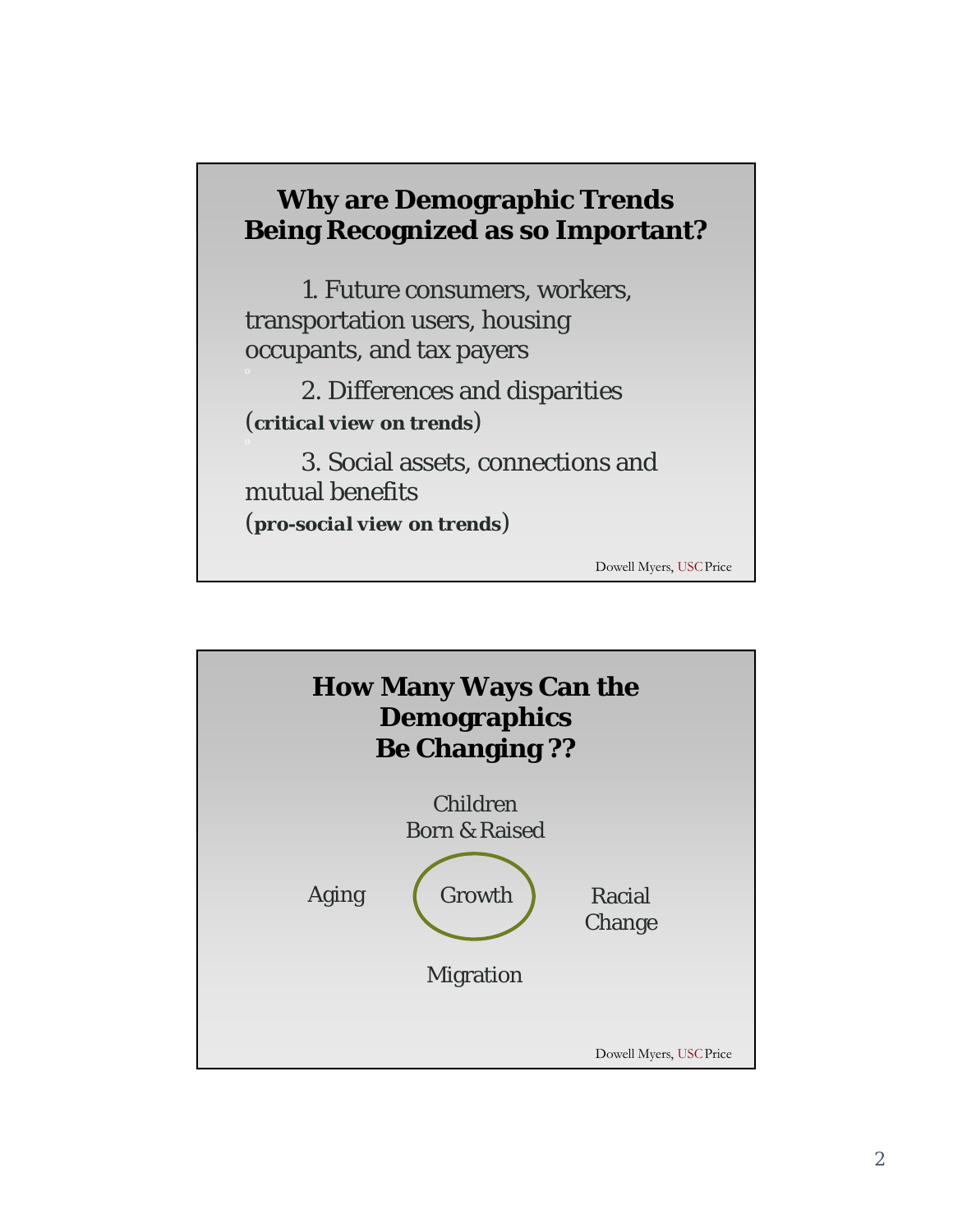

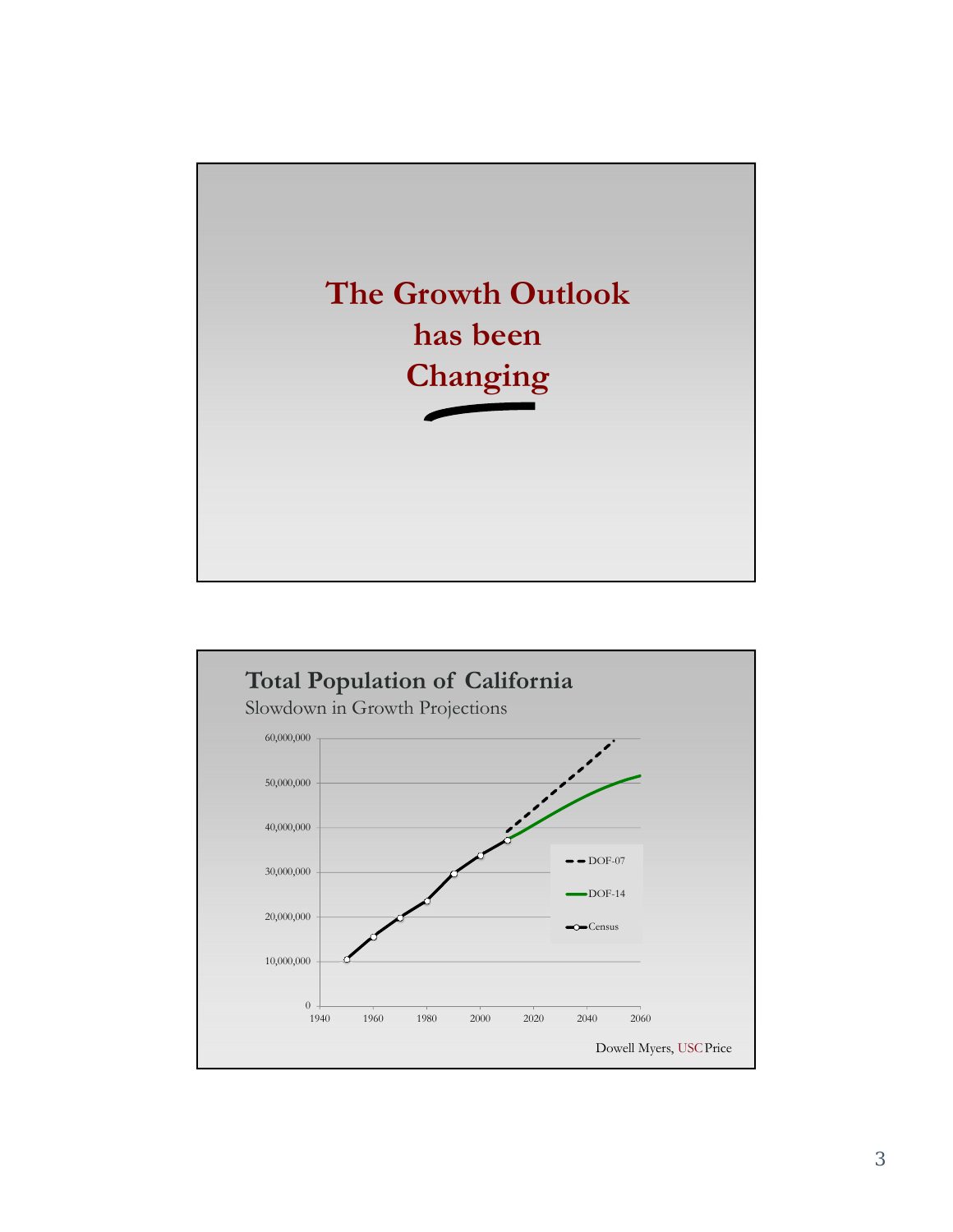

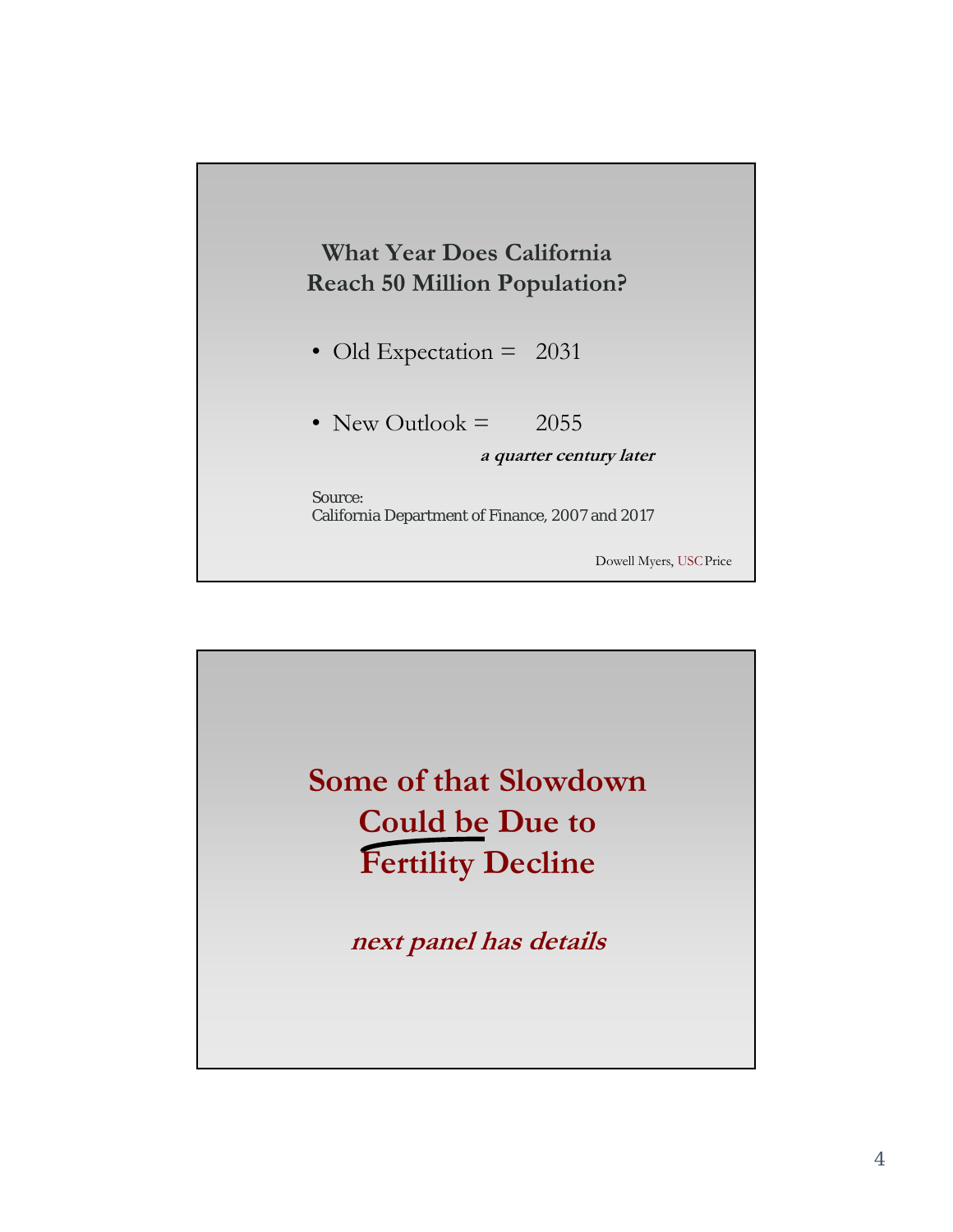

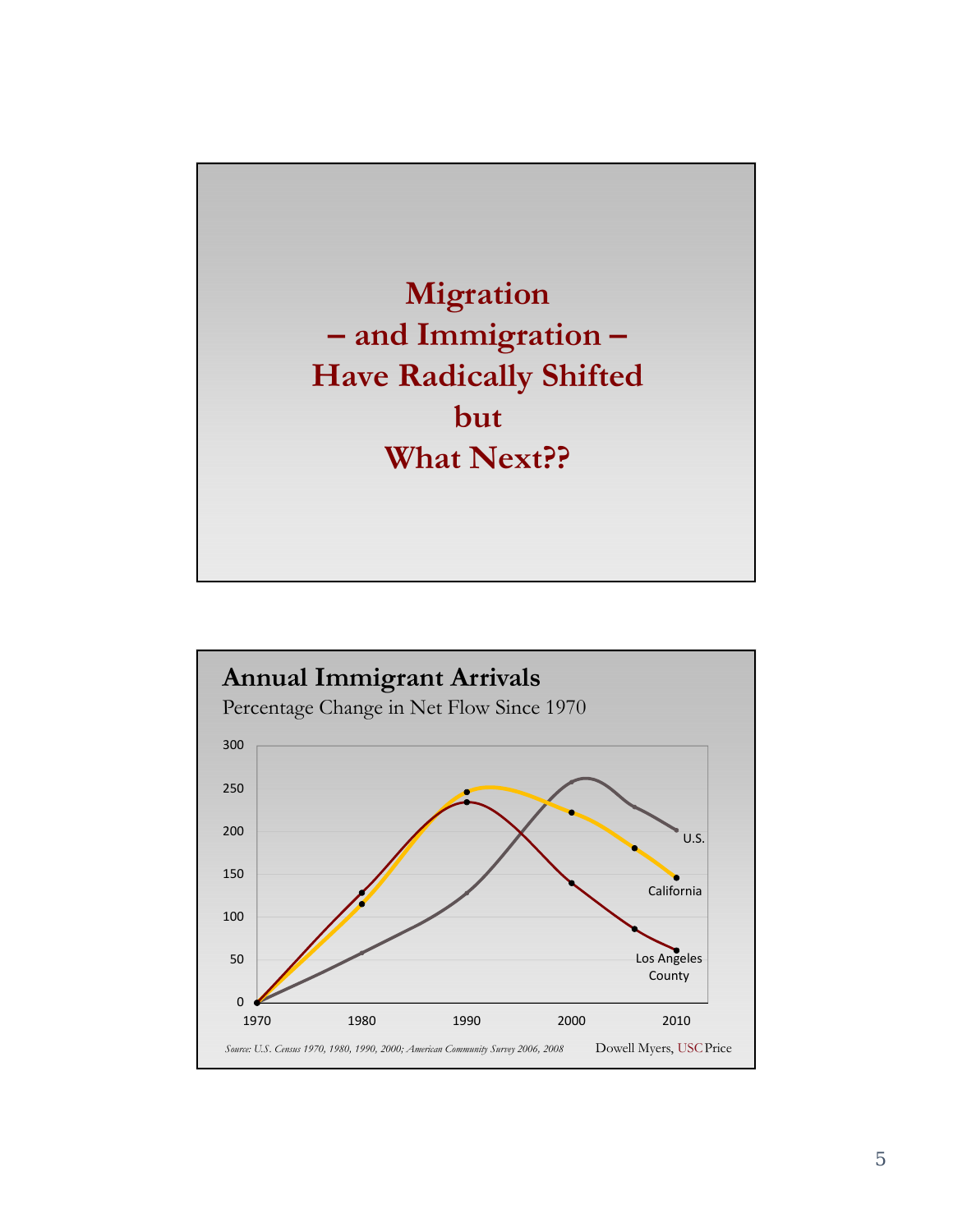

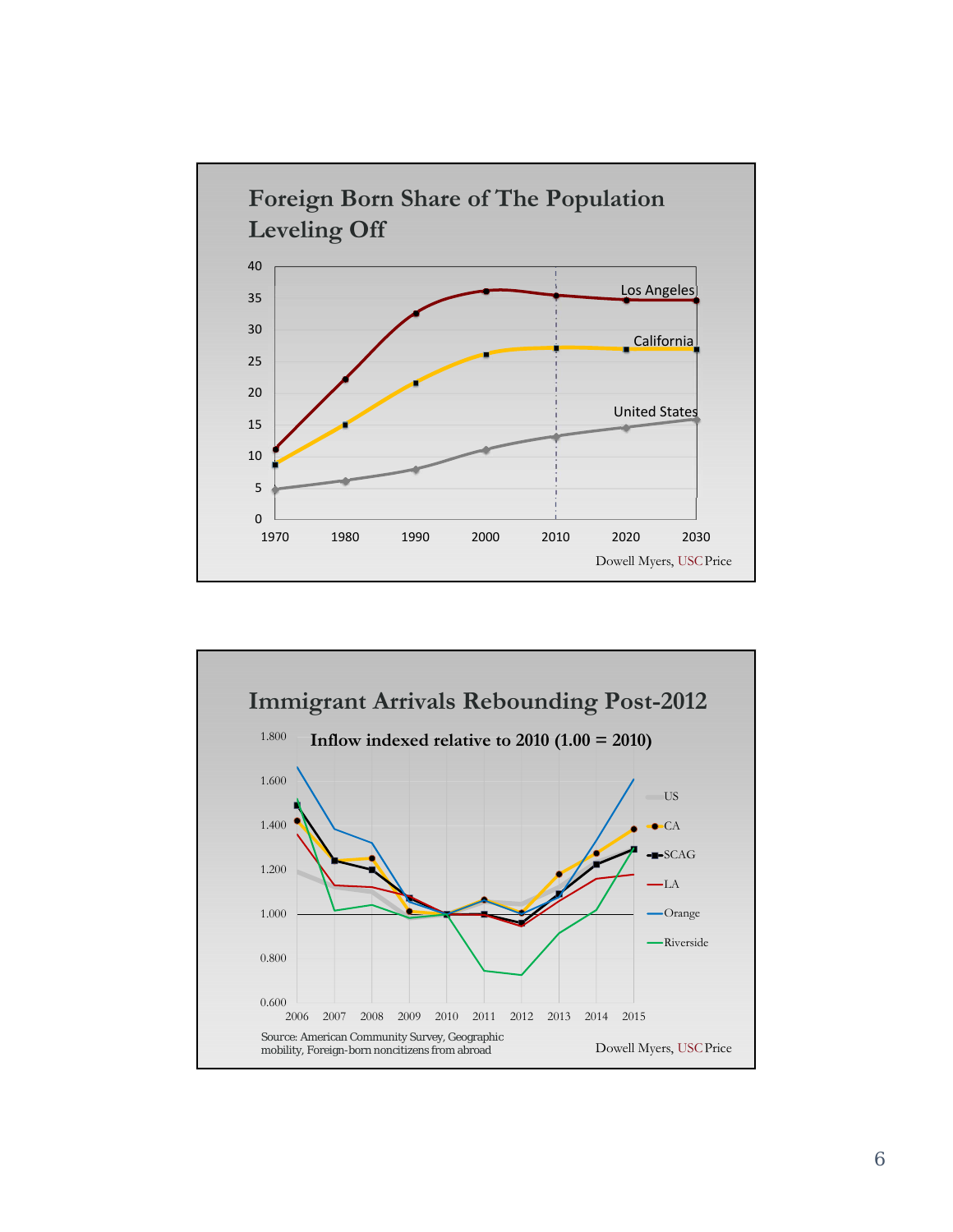

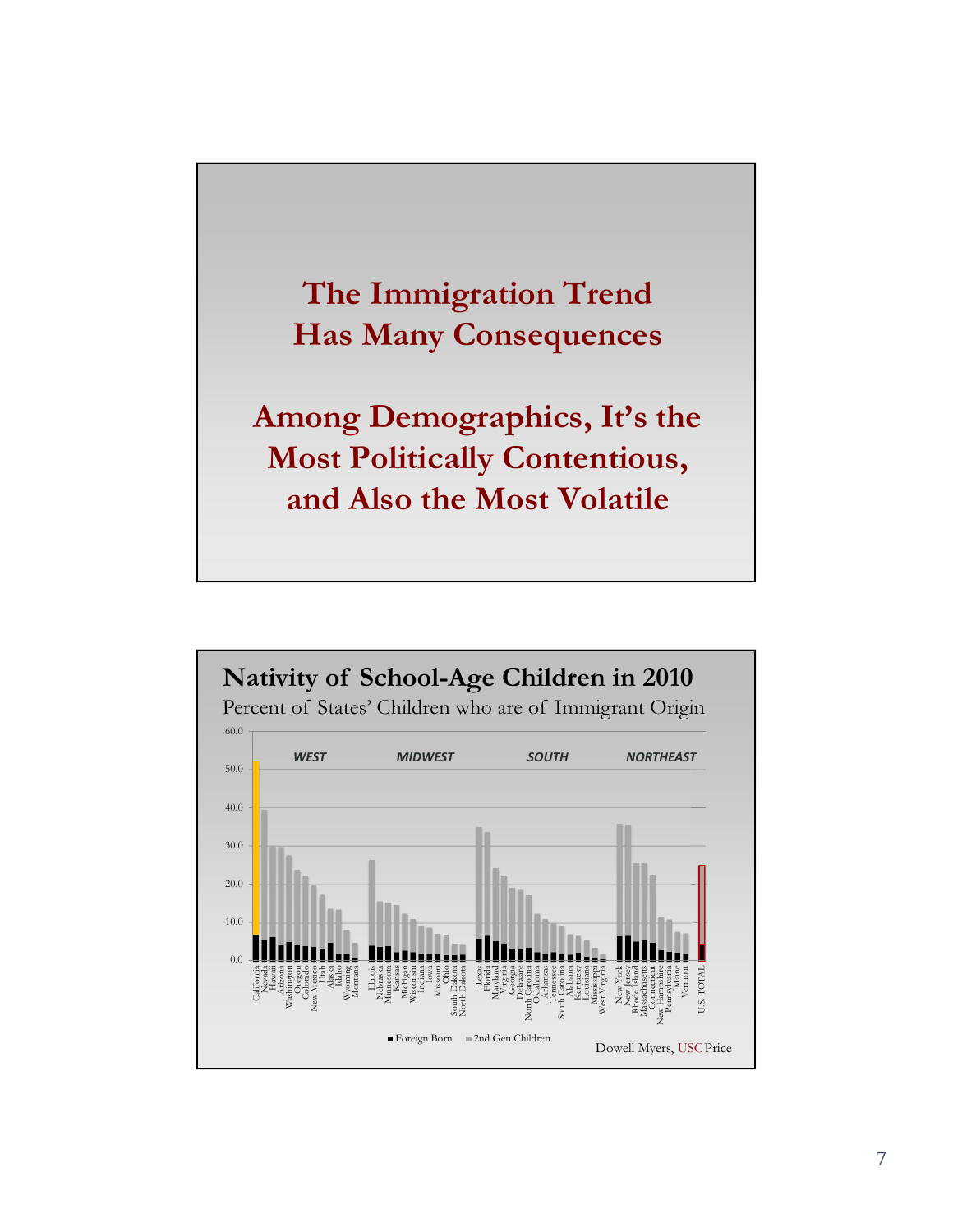

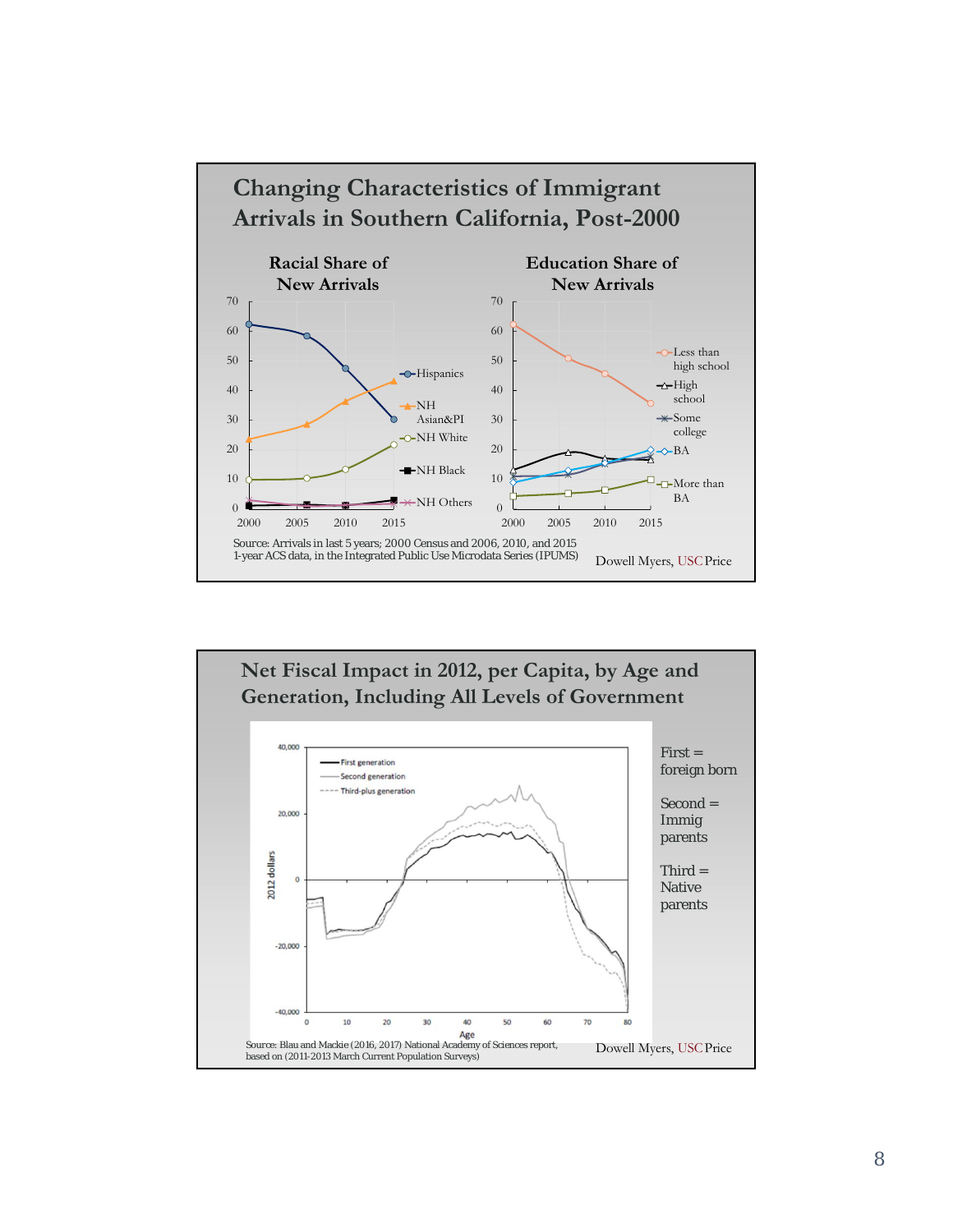

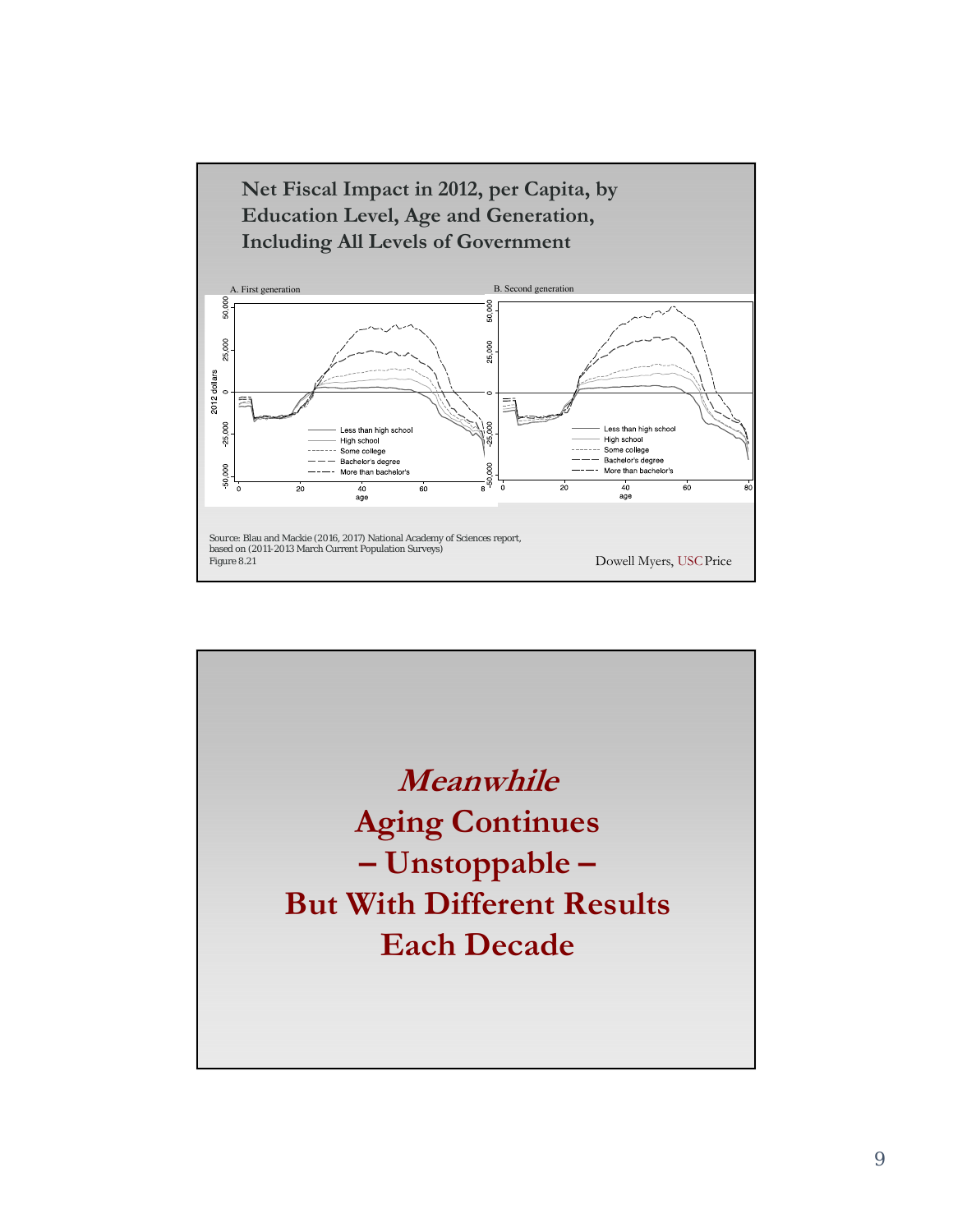

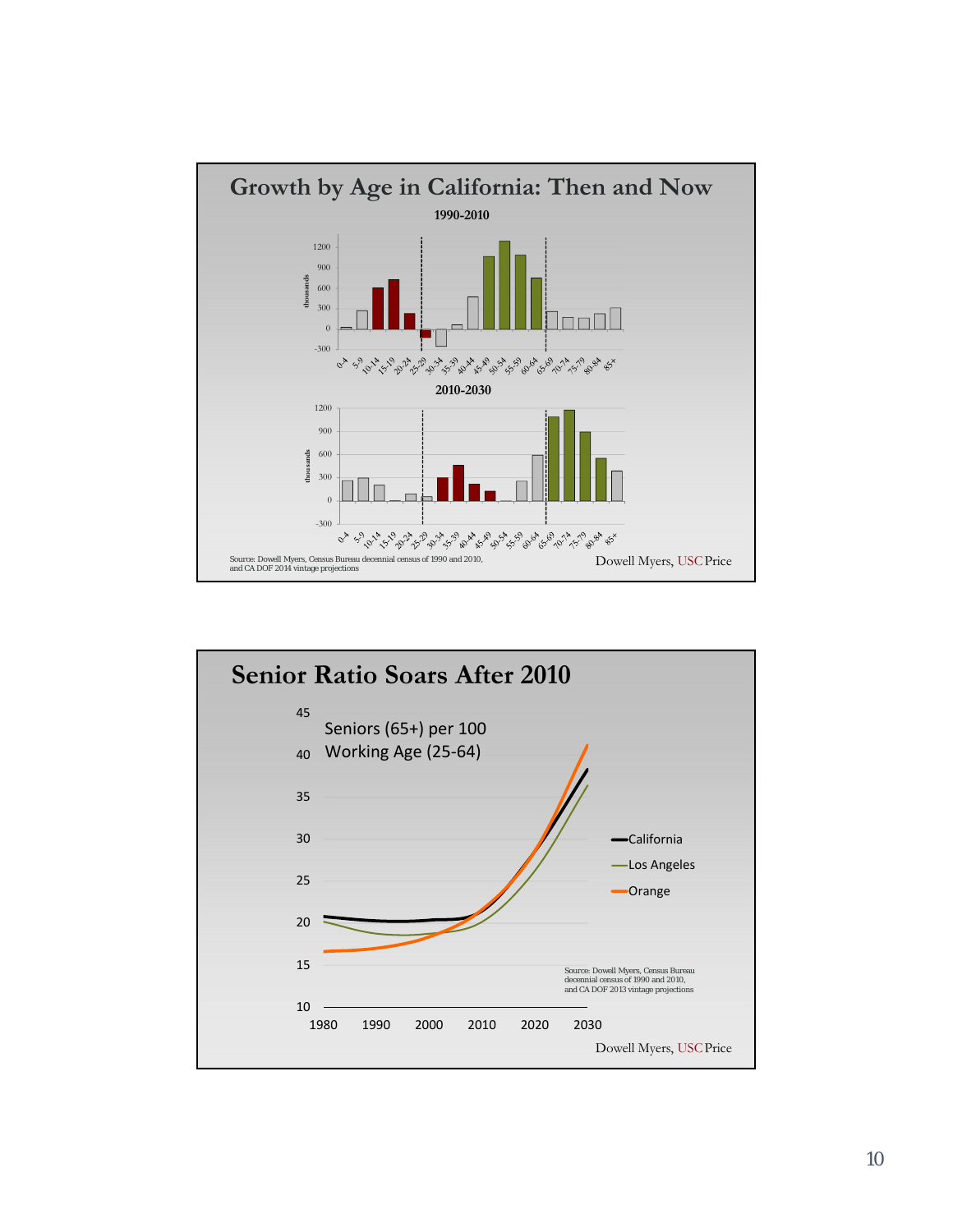